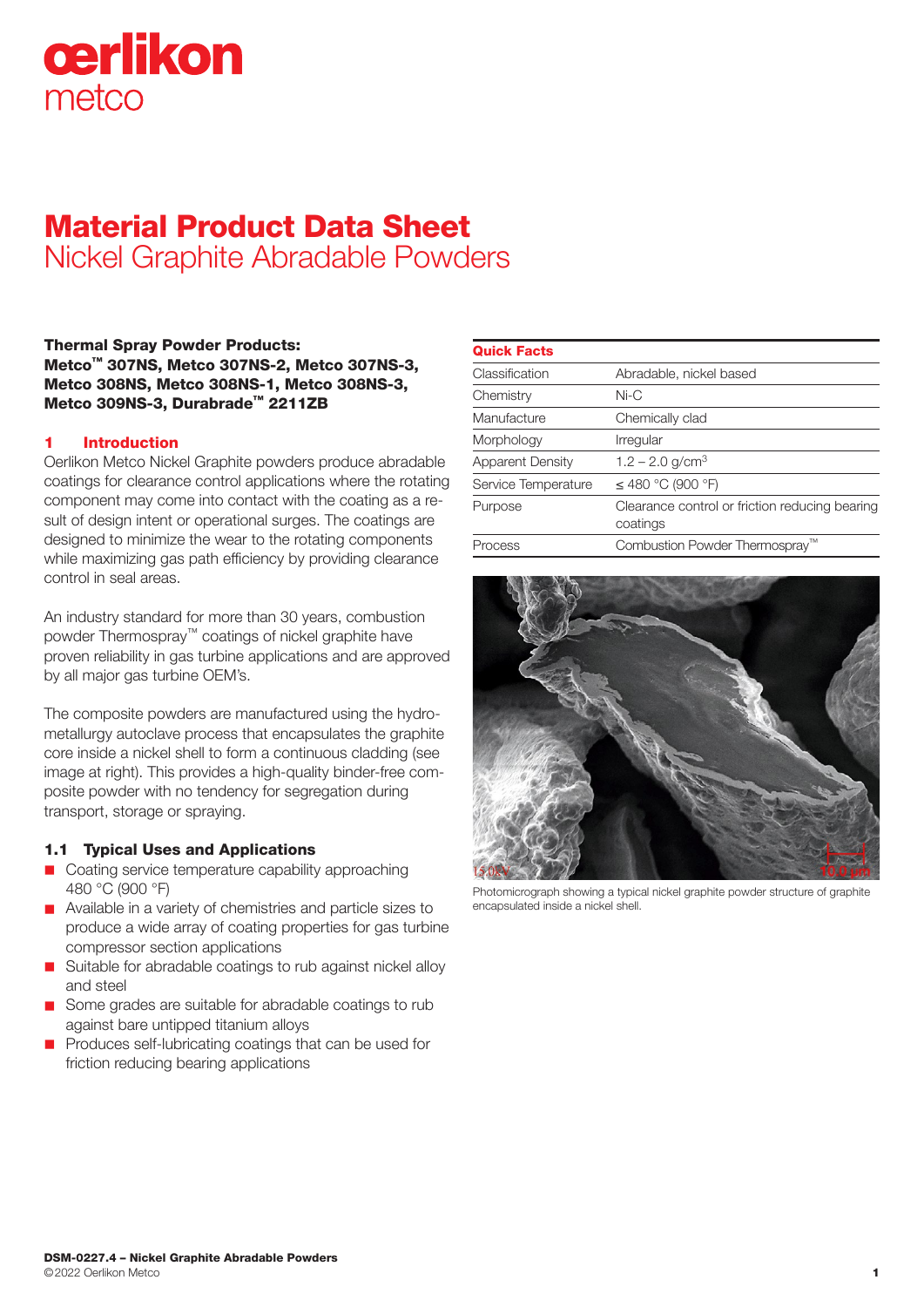# 2 Material Information

## 2.1 Chemical Composition, Particle Size Distribution and Apparent Density

| <b>Metco Products</b> | <b>Equivalent</b>         | <b>Weight Percent</b> |    | <b>Particle Size</b> | <b>Apparent Density</b><br>(g/cm <sup>3</sup> ) |
|-----------------------|---------------------------|-----------------------|----|----------------------|-------------------------------------------------|
|                       | <b>Durabrade Products</b> | Ni<br><b>Graphite</b> |    | Distribution (µm)    |                                                 |
|                       | Durabrade 2211ZB          | 60                    | 40 | $-90+30$             | 1.2                                             |
| Metco 307NS           |                           | 75                    | 25 | $-90+30$             | 1.4                                             |
| Metco 307NS-2         |                           | 75                    | 25 | $-90 + 20$           | 1.4                                             |
| Metco 307NS-3         |                           | 75                    | 25 | $-90+30$             | 1.4                                             |
| Metco 309NS-3         |                           | 80                    | 20 | $-106 + 45$          | 1.7                                             |
| Metco 308NS           |                           | 85                    | 15 | $-90+30$             | 2.0                                             |
| Metco 308NS-1         |                           | 85                    | 15 | $-90+30$             | 2.0                                             |
| Metco 308NS-3         |                           | 85                    | 15 | $-106 + 30$          | 2.0                                             |

Notes:

The brand and material designations relate to OEM specifications for these powders. Please refer to section 2.4.All reported values are nominal Upper particle size analysis using sieve in accordance with ASTM B214; lower size analysis using laser diffraction (Microtrac)

# 2.2 Key Selection Criteria

- Although many of the powders are chemically identical and fall within the typical sizes shown in section 2.1, particle size distributions vary within these ranges in accordance with specific OEM requirements as indicated in section 2.4.
- Durabrade 2211ZB is primarily used for specialized applications (only for GE specification B50TF164, Class A and B and with GE approval) as a blend with NiCrAl (Metco 443NS or Amdry 960) typically in a proportion of 32.5% abradable to 67.5% NiCrAl by weight.
- Nickel graphite materials with 75 wt% nickel content produce abradable coatings that are cut by bare, untipped titanium blades and knife edges.
- $\blacksquare$  Materials with 85 wt% nickel content, such as Metco 308NS, are used when higher erosion resistance is important. Higher erosion resistance is related to a decrease in abradability.
- Depending on the application, spray parameters can be designed to produce coatings with varied graphite and porosity contents.

# 2.3 Related Products

- For abradable applications against bare titanium blades and blisks:
	- Coatings produced from 75/25 nickel graphite provide better corrosion resistance than coatings produced from Metco 310NS, Metco 311NS and Metco 313NS.
	- Metco 320NS, comprised of aluminum, silicon and hexagonal boron nitride, produces coatings that have better corrosion and erosion resistance than nickel graphite coatings. Coatings produced from Oerlikon Metco 2042 have higher in-service temperature capability than nickel graphite and Metco 320NS while providing excellent abradability.
	- **n** All nickel graphite coatings are combustion sprayed while Oerlikon Metco 2042 and Metco 320NS are plasma sprayed.
- When coatings having superior corrosion resistance and higher temperature capability are required, NiCrAl/Bentonite materials (Metco 312, Metco 314 and Durabrade 2313) as well as Metco 301NS and Metco 2043 are a better choice.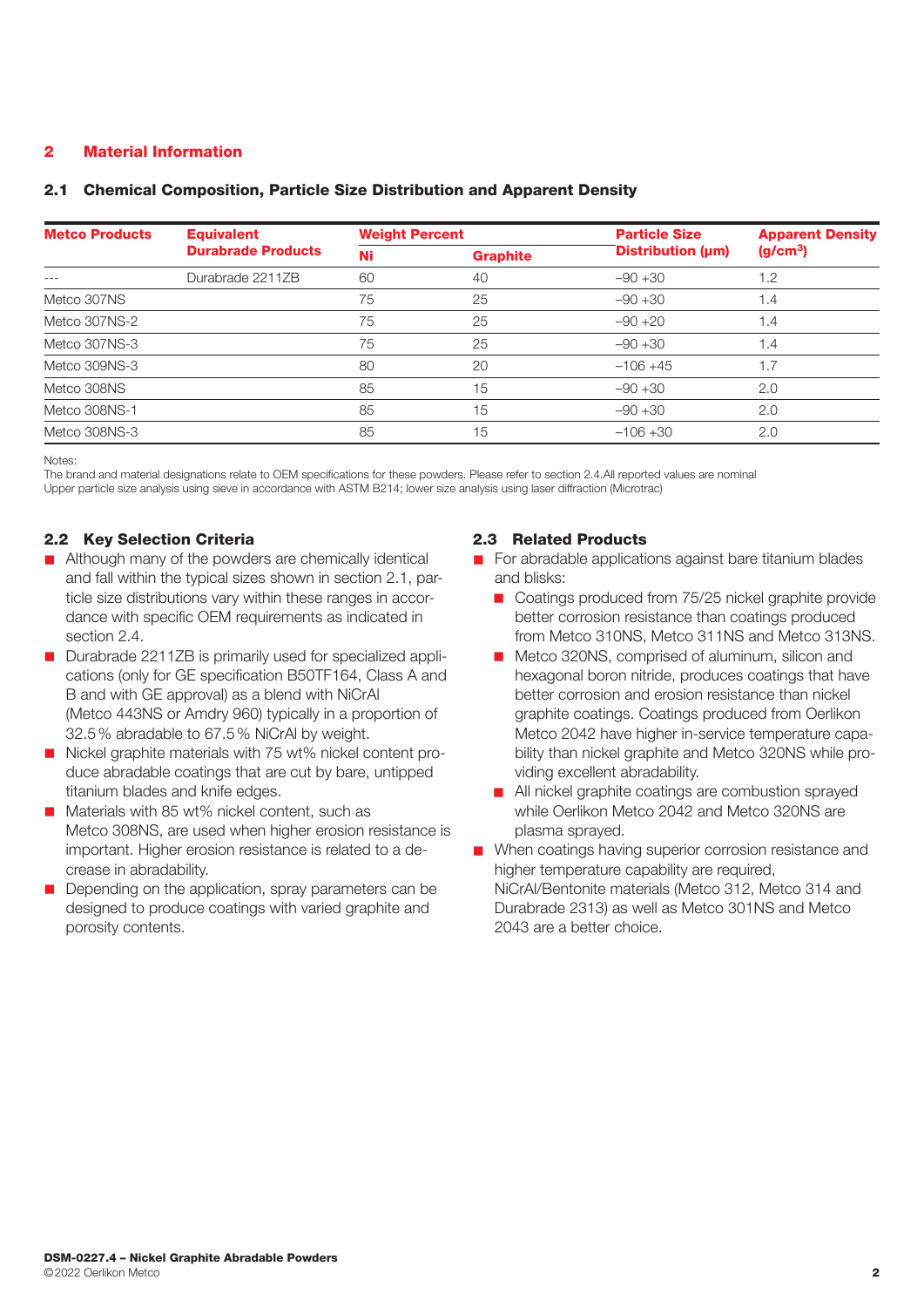# 2.4 Customer Specifications

| <b>Product</b>   | <b>Customer Specification</b>     |  |  |
|------------------|-----------------------------------|--|--|
| Metco 307NS      | GKN Aerospace PM 819-41           |  |  |
|                  | Honeywell EMS 57739, CI II        |  |  |
|                  | Honeywell FP 5045, Type XII       |  |  |
|                  | <b>MTU MTS 1535</b>               |  |  |
|                  | Pratt & Whitney PWA 1352-1        |  |  |
| Metco 307NS-2    | Avio 4800M/10                     |  |  |
|                  | MTU MTS 1121                      |  |  |
|                  | Rolls-Royce OMAT 3/91A            |  |  |
|                  | Rolls-Royce plc MSRR 9507/6       |  |  |
| Metco 307NS-3    | Avio 4800M/28                     |  |  |
|                  | GE B50TF52, CIB                   |  |  |
|                  | GKN Aerospace PM 819-81           |  |  |
|                  | Snecma DMR 33.084                 |  |  |
| Metco 308NS      | Honeywell FP 5045, Type XI        |  |  |
|                  | Pratt & Whitney PWA 1352-2        |  |  |
| Metco 308NS-1    | Rolls-Royce Corporation EMS 56755 |  |  |
|                  | Rolls-Royce Corporation PMI 1097  |  |  |
| Metco 308NS-3    | Avio 4800M/9                      |  |  |
|                  | GE B50TF53, CIB                   |  |  |
|                  | GKN Aerospace PM 819-34           |  |  |
|                  | MTU MTS 1071                      |  |  |
|                  | Rolls-Royce plc MSRR 9507/16      |  |  |
| Metco 309NS-3    | GE B50TF172, CI A                 |  |  |
|                  | GKN Aerospace PM 819-45           |  |  |
|                  | Honeywell EMS 57739               |  |  |
| Durabrade 2211ZB | GE B50TF164, CI A & B             |  |  |

Note: Some OEM's approve both Metco and Durabrade products. Always choose the material that meets the customer or OEM specification required for the application.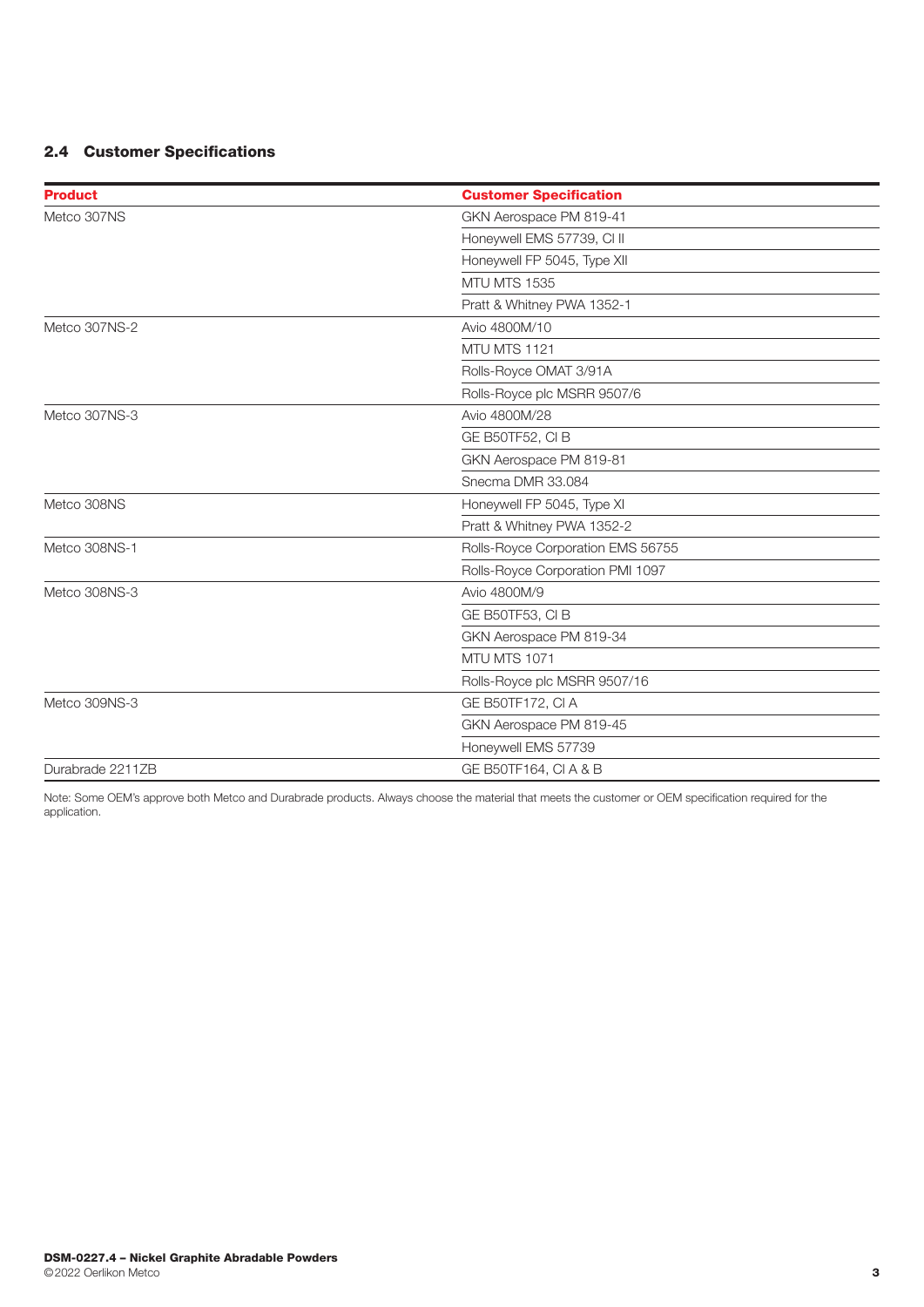# 3 Coating Information

## 3.1 Key Thermal Spray Coating Information

| Specification <sup>a</sup>  |                        |                                                | <b>Metco 307NS</b><br><b>Metco 307NS-2</b><br><b>Metco 307NS-3</b> | <b>Metco 309NS-3</b>                                   | <b>Metco 308NS</b><br><b>Metco 308NS-1</b><br><b>Metco 308NS-3</b> |
|-----------------------------|------------------------|------------------------------------------------|--------------------------------------------------------------------|--------------------------------------------------------|--------------------------------------------------------------------|
| <b>Recommended Process</b>  |                        |                                                |                                                                    | Combustion Powder Thermospray™ (all materials)         |                                                                    |
| Deposit Efficiency          | (approx.)              | $\%$                                           | $70 - 85$                                                          | $75 - 85$                                              | $75 - 85$                                                          |
| Density                     | (approx.)              | q/cm <sup>3</sup>                              | 3.2                                                                | 3.5                                                    | 4.9                                                                |
| Weight                      | (approx.)              | $kg/m2/0.1$ mm<br>lb/ft <sup>2</sup> /0.001 in | 0.32<br>0.017                                                      | 0.35<br>0.018                                          | 0.49<br>0.025                                                      |
| Constituent                 | vol. $%$               | <b>Nickel</b><br>Graphite<br>Porosity          | 50<br>25<br>25                                                     | 60<br>20<br>20                                         | 70<br>15<br>15                                                     |
| Surface Roughness           | as-sprayed<br>machined | um Ra<br>µin Ra<br>um Ra<br>uin Ra             | $25 - 33$<br>$1000 - 1300$<br>$12 - 15$<br>$500 - 600$             | $27 - 33$<br>$1100 - 1300$<br>$12 - 15$<br>$500 - 600$ | $25 - 30$<br>$1000 - 1200$<br>$10 - 12$<br>$400 - 500$             |
| Macrohardness <sup>b</sup>  | nominal                | <b>HR15Y</b>                                   | 40                                                                 | 50                                                     | 60                                                                 |
| <b>Thickness Limitation</b> |                        |                                                | None                                                               | None                                                   | None                                                               |
| Service Temperature         | max                    | $^{\circ}C$<br>$\circ$ F                       | 480<br>900                                                         | 480<br>900                                             | 480<br>900                                                         |

a All reported values are nominal based on standard spray conditions and parameters.

b See additional information in section 3.3 "Measurement of Coating Hardness

#### 3.2 Additional Processing Information

- Some OEM's require that nickel graphite coatings are sprayed at an angle less than 90° relative to the coated surface, depending on part geometry and application requirements. Check OEM coating specifications and drawings.
- Coating properties such as hardness, tensile bond strength and erosion resistance are reduced when spayed at angles less than 90° relative to the coated surface.
- Deposit efficiency will be reduced when nickel graphite is sprayed at angles less than 90° relative to the coated surface.
- $\blacksquare$  Nickel graphite may be applied in ID applications using the Oerlikon Metco 6PT-II-1 or the 6PT-II-2 extension module for the 6P-II combustion spray gun.
- $\blacksquare$  The actual ID standoff distance will depend on the coating properties required and the grade of nickel graphite used.
- n Oerlikon Metco Coating Solution Centers can provide assistance in parameter development for specific applications.

#### 3.3 Measurement of Coating Hardness

For abradable coatings such as those in this publication using the HR15Y scale is a good indicator of proper spraying technique. To achieve consistent and more accurate results, special consideration must be given to surface preparation, coating thickness and the number of hardness impressions used. For assistance on proper measurement of abradable coating hardness, please contact Oerlikon Metco.

## 3.4 Recommended Coating Finishing

| <b>Specification</b>       | <b>Setting</b>                              |  |  |
|----------------------------|---------------------------------------------|--|--|
| Tool                       | Sharp point tungsten carbide machining tool |  |  |
| Work Speed / Traverse Rate | Slow / Slow                                 |  |  |
| Feed Rate                  | Light                                       |  |  |
| Condition                  | Drγ                                         |  |  |

Important note: Coatings should not be ground. Pressure and heat generated by grinding will compress the coating and alter its properties.